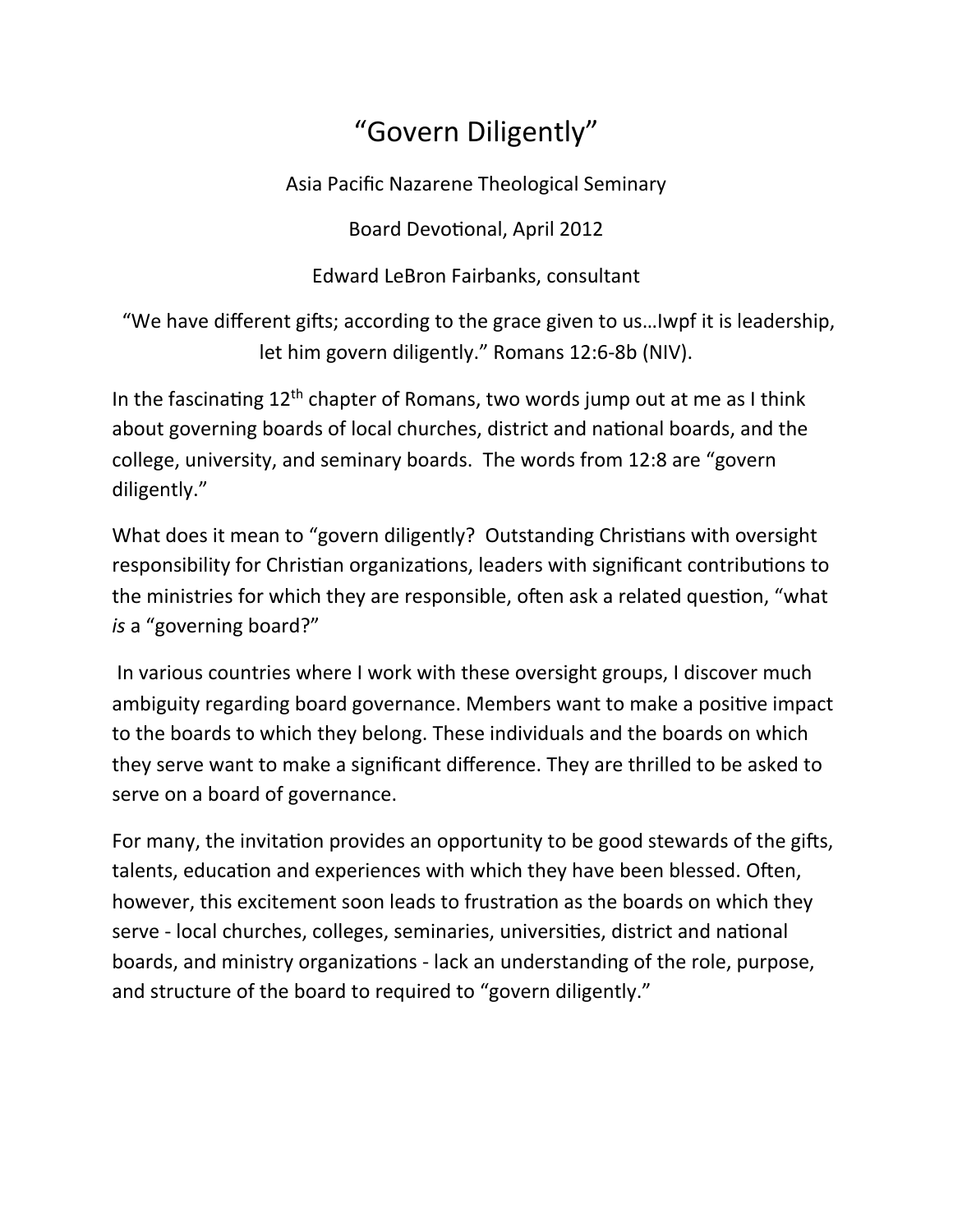The big question regarding governing boards is this: "What should a local church, ministry organization, or seminary governing board **do** to be a strong and effective board who "governs diligently...and effectively?"

In a video recently produced on "Building Better Boards," I define a governing board as... "

"...an elected body that oversees the ministry and mission of a local church or ministry organization between annual membership meetings." A governing **board of a local church or a ministry organization "is guided by the Church** *Manual* and/or ministry organization Bylaws and Articles of Incorporation," and must insure that the legal documents and policy documents are up to date.

Organizations, including local churches and ministry organizations, evolve and change. So must their governing boards. Strong and effective boards receive recommendations from the church or organization membership; boards also shape strategic recommendations for the full membership to consider. Strategic thinking, planning and implementation are key responsibilities of a governing board that "governs diligently."

Review with me a modified Sigmoid or "S" curve. Understanding this cycle is critical for boards to govern the organization for sustained growth. Change is inevitable; problems arise in the transitions.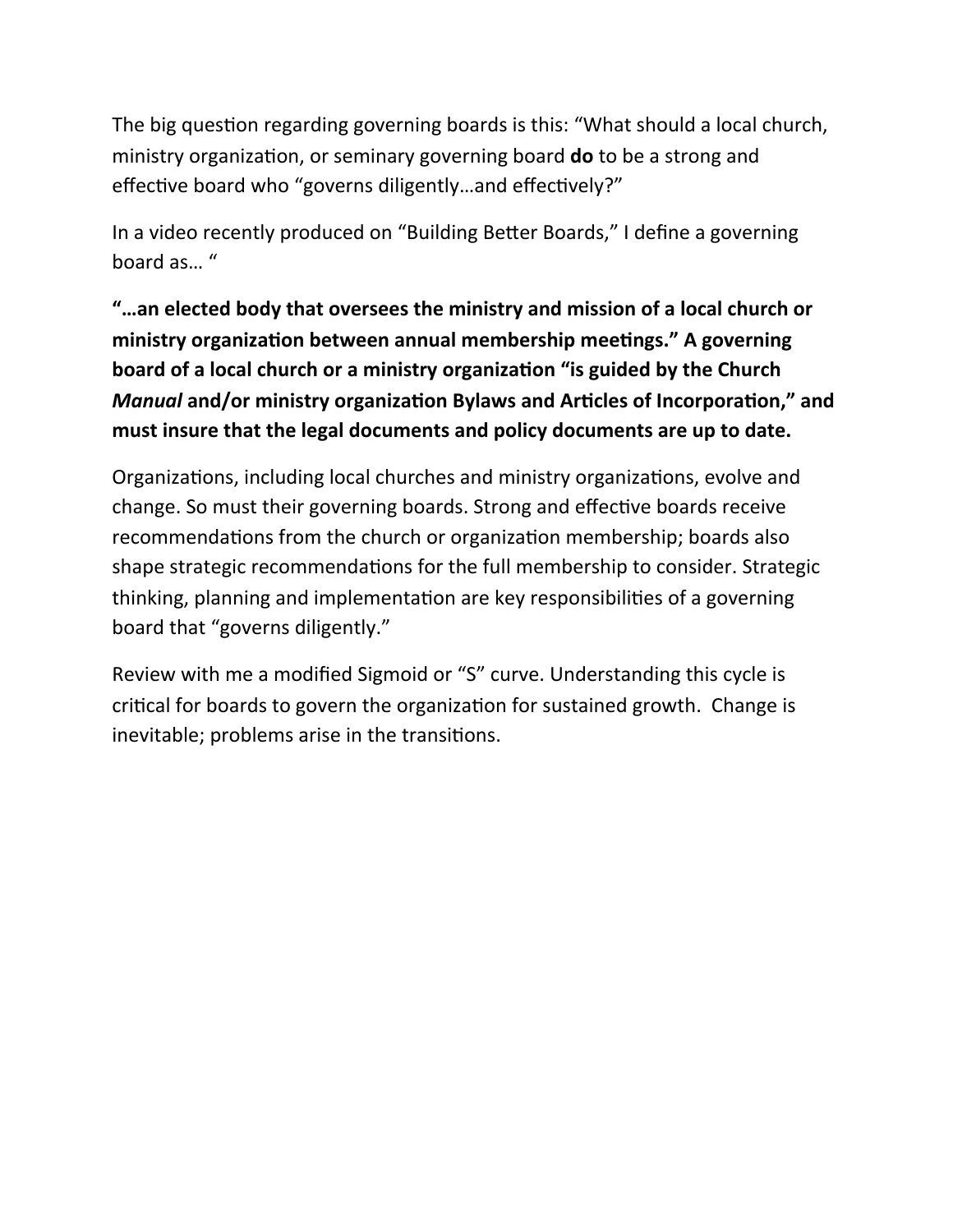

The vertical line on the left represents the "growth" line. The horizontal line at the bottom of the slide represents the "time" line, and can represent weeks, months, or years.

If organizations, including churches, continue to function as they did at the start of the local church or beginning of the ministry organization, then the growth will subside, and decline will begin. New "breakout" initiatives and vision are needed along the time line, even as growth is taking place! If not, the church or organization will soon plateau and eventually decline!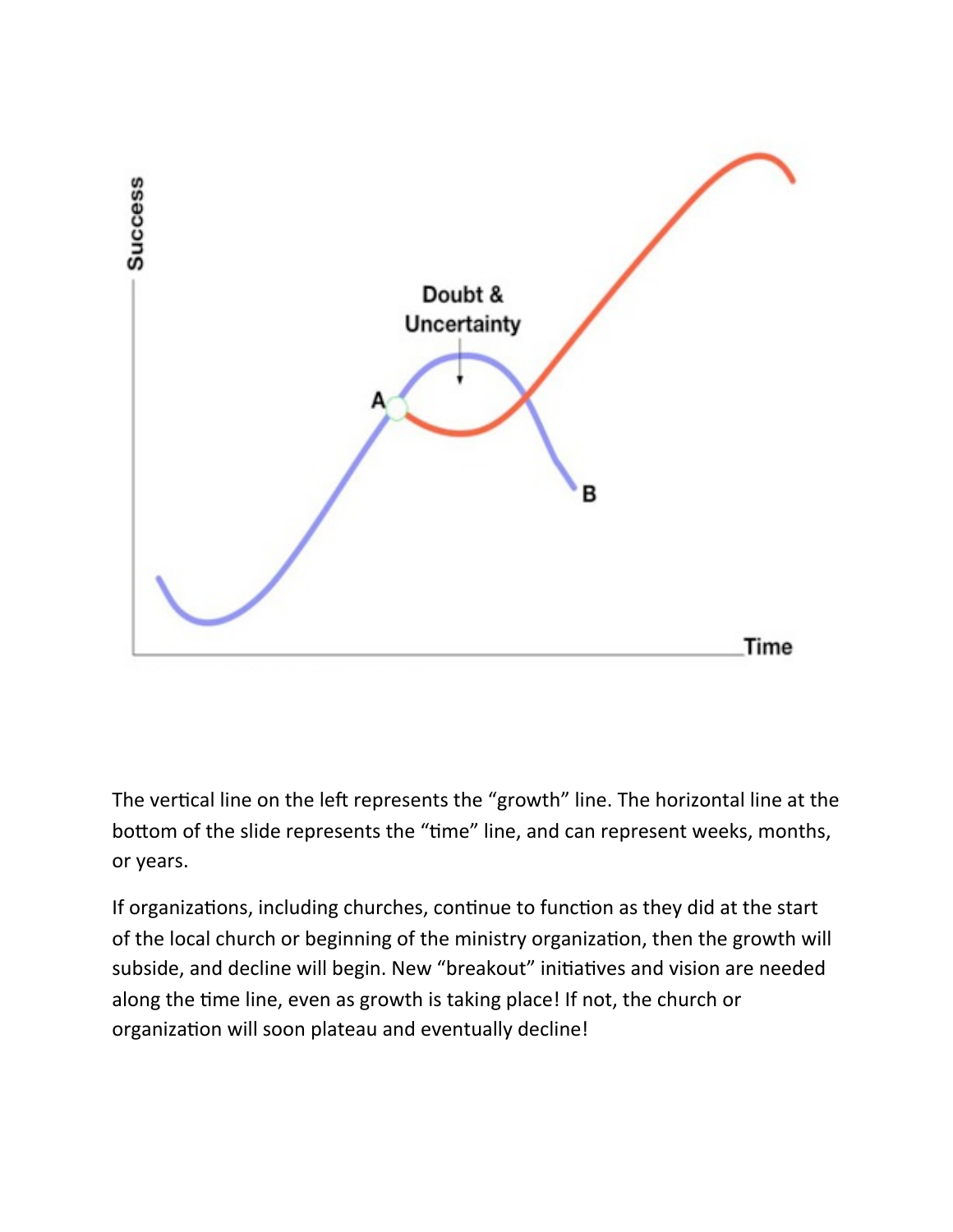This board development segment focuses on the Asia Pacific Nazarene Theological Seminary governing board. What new initiatives need to take place to increase the influence and impact of APNTS throughout the region, and to insure continued growth in the seminary enrollment?

Remember, change is inevitable  $-$  change in demographics, expectations, economics, technology, government, and education  $-$ just to name a few. Problems arise in the transitions. How do we adjust to the facts, context and trends we face in the changing community, country or region in which we work and serve?

Understanding transitions is important for the boards and the board chairs or leaders. The "Sigmoid Curve" helps us conceptualize inevitable change and necessary transitions in the higher education institutions, local churches or ministry organizations with whom we serve. It also applies to the APNTS board.

Let's discuss these questions as seminary leadership and governing board?

- 1. Do graduate level theological seminaries go through numerical (and spiritual) cycles? Are the cycles inevitable? How do these schools regain momentum in the midst of cycles?
- 2. Where is the seminary in the cycle?
- 3. What should be the role of board and seminary leadership in this cycle, particularly at the transition points?

How we manage the transitions can facilitate or derail the increased influence and impact, and the expanded enrollment growth we so desperately need and envision for the seminary we love and serve.

Let me pause and share with you a foundational working assumption regarding my perspective on governing boards of faith organizations, especially local churches, and college and seminary boards.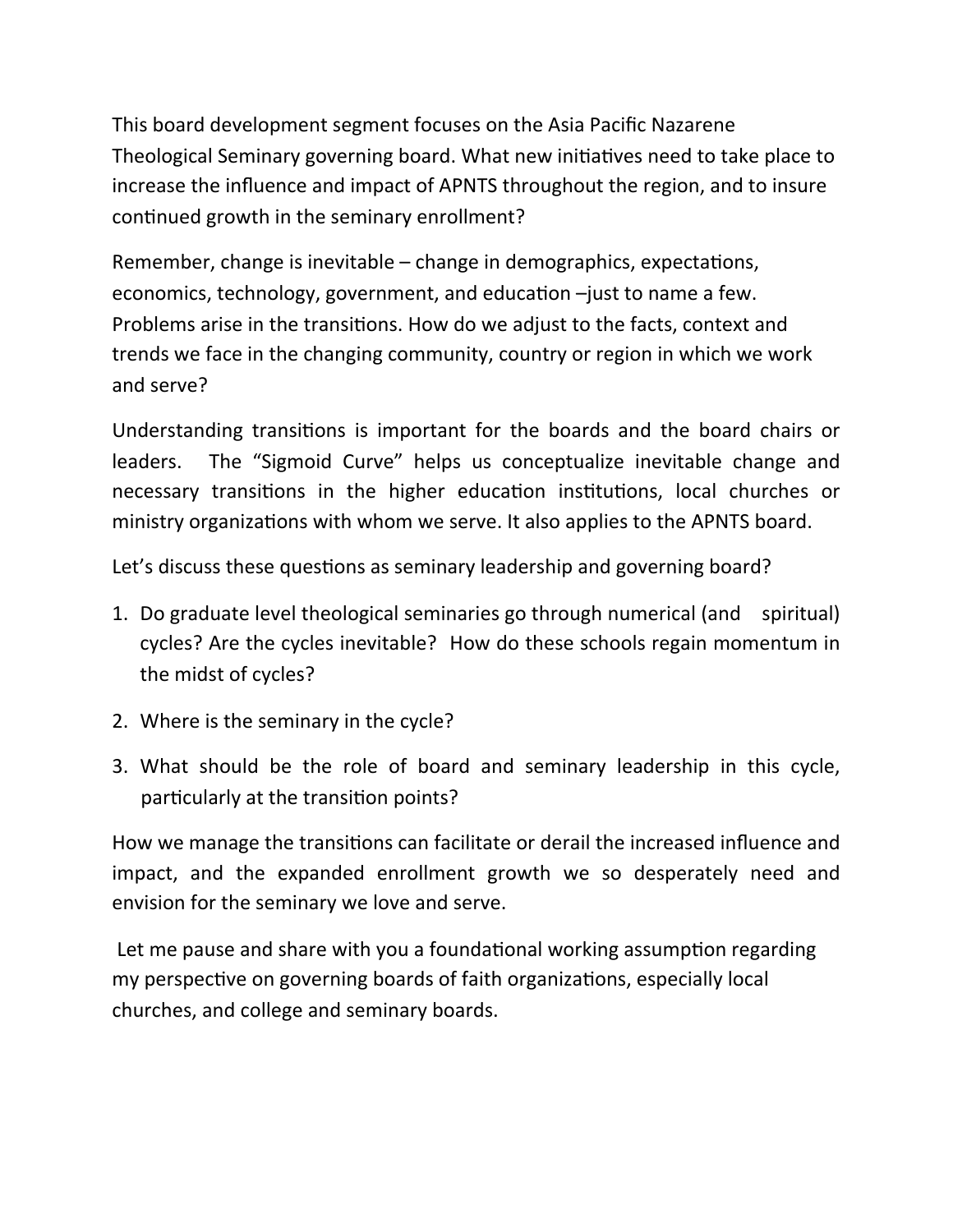## "Strong Governing Boards Empower Effective Leaders.

## **Strong Leaders Embrace Engaged Boards"**

Growing local churches, ministry organizations, and schools like the Asia Pacific Nazarene Theological Seminary need strong and effective governing boards in order to identify new initiatives and clarify the vision needed for increased influence and impact, and for expanded enrollment growth. Otherwise, decline will be the result.

Strong board members are engaged. They ask thoughtful questions, but do not attempt to "micro-manage" the organization. They respect their leader because as an effective governing board they have nominated or elected the very strongest, "mission fit" leaders possible. These leaders know, communicate, make decisions, and submit recommendations to the board with a laser beam commitment to the organization's mission, vision, and values. They have earned the trust of their boards and work in cooperation with them.

Likewise, strong leaders "lead" by bringing out the best in board members, listening to them and providing significant opportunities for them to engage in the decision making process. These leaders are not intimidated by probing questions. They take time to process questions in need of answers; challenges in need of decisions. No "intentional" surprises by board members or board leaders. These leaders model a commitment to communicate with each other and address conflict situations as Christians.

To lead, and be effective as a governing board, means to function *appropriately* in the three modes of board governance: the FIDUCIARY mode; the STRATEGIC mode, and the REPRESENTATIVE mode. This means that the board has governance and coordinating responsibility for the seminary in at least the areas of:

- Mission and Vision clarity
- Financial health and legal standing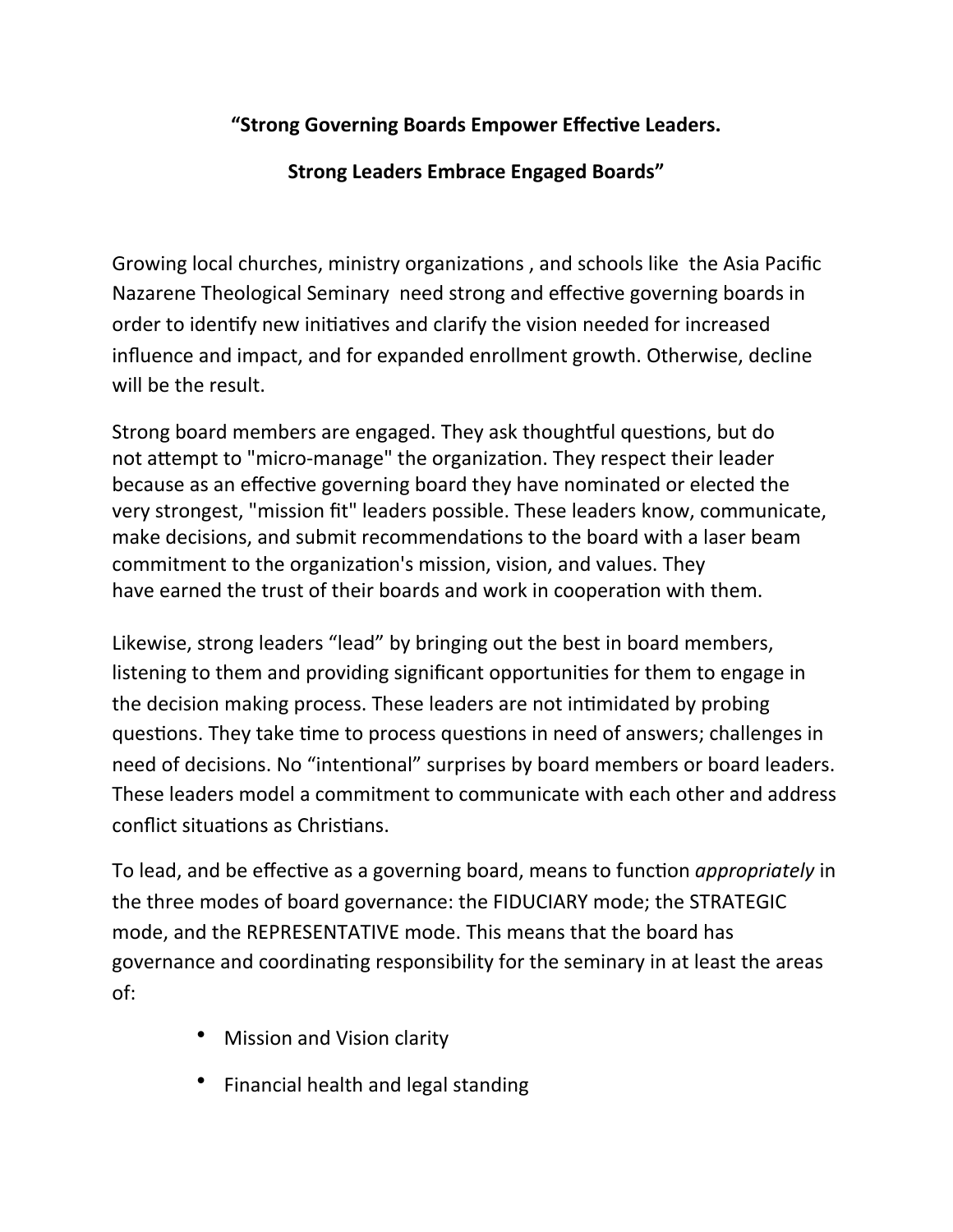- **Budget approval and oversight**
- Curriculum consistency
- Doctrinal integrity
- Spiritual well-being of students, faculty and staff, and for
- Strategic thinking and planning.

Let's go deeper by asking several additional questions.

- 1. What *one* word would you use to characterize this board?
- 2. What are the major strengths of this board?
- 3. What is the most *critical issue or major concern* facing this board?
- 4. What *one board-related question* would you like answered during this board meeting?
- 5. Are the *legal documents* up to date, and readily available to board members?
- 6. What three *big ideas* should the Board focus on for the next three years?
- 7. What has *changed* significantly in the community, in the country or in the region to which the seminary must adjust and make appropriate transitions?

These "big questions" can only be asked and thoughtfully discussed if the board agenda has been intentionally developed. Guard the board agenda! Significant reports are important. So are the blocks of time needed to discuss the big questions facing the church, ministry organization, or seminary.

Don't back away from the big questions. Cultivate the discipline to "think" questions." Not just any questions. Strong and effective boards ask the *right* questions. The questions asked above are examples of basic, on-going questions that probe the big issues and help define the real problems.

Governing boards will shape the specific questions needed for a particular time and setting. Boards may not have immediate answers to the fiduciary, strategic,